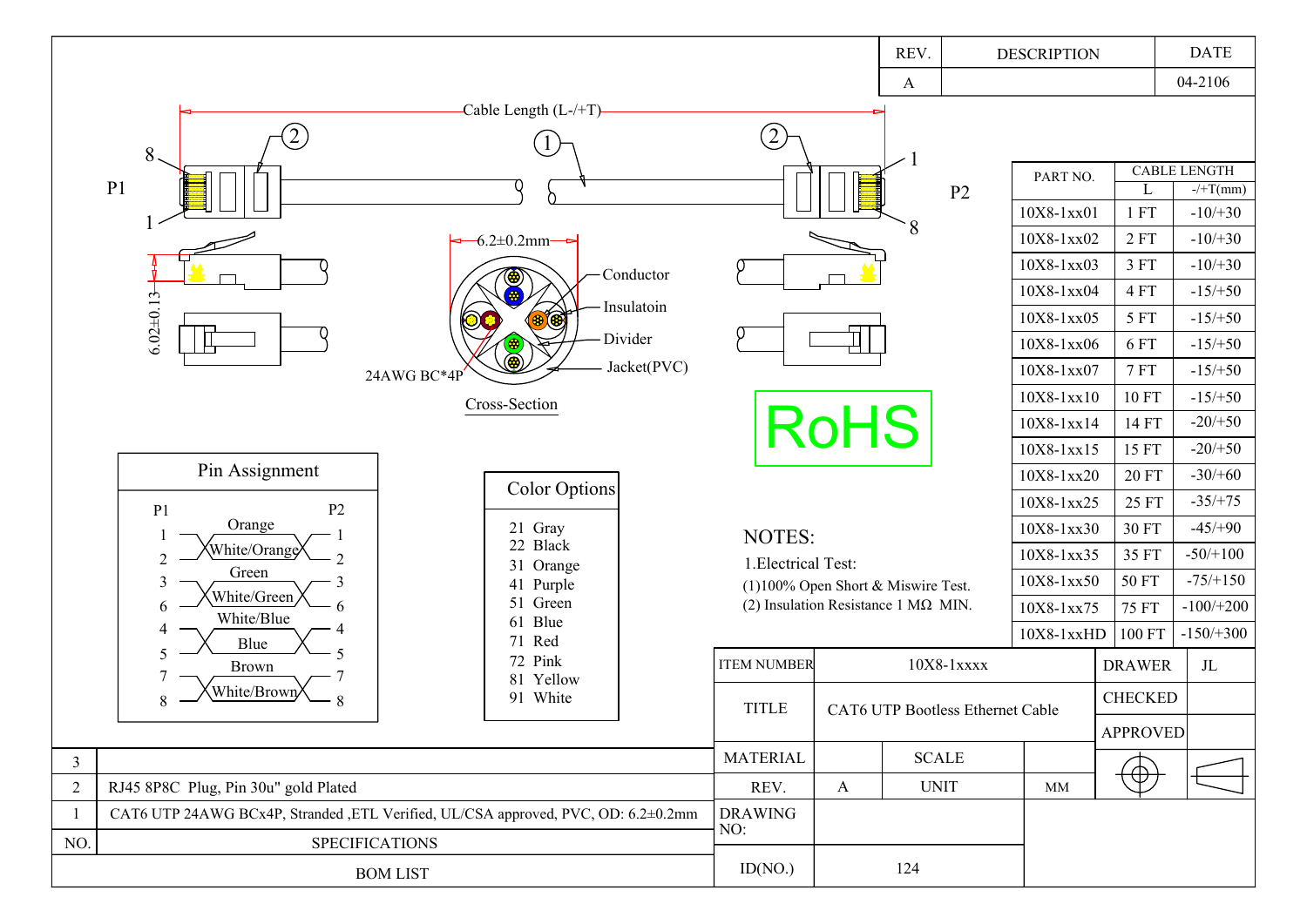## Product Specifications

Construction & Material :

| construction & Matchar.                                                                                                     |                         |                                                                          |                                                                                  |              |                                                                                                                       |                       |         |            |            |
|-----------------------------------------------------------------------------------------------------------------------------|-------------------------|--------------------------------------------------------------------------|----------------------------------------------------------------------------------|--------------|-----------------------------------------------------------------------------------------------------------------------|-----------------------|---------|------------|------------|
| Item                                                                                                                        |                         | Unit                                                                     | Specification                                                                    |              |                                                                                                                       |                       |         |            |            |
| Product                                                                                                                     |                         |                                                                          | CAT-6 UTP 4P                                                                     |              |                                                                                                                       |                       |         |            |            |
| Conductor                                                                                                                   | Size                    | AWG                                                                      |                                                                                  | 24           |                                                                                                                       |                       |         |            |            |
|                                                                                                                             | Number                  | Pairs                                                                    | $\overline{\mathbf{4}}$<br><b>Stranded Bare Copper</b>                           |              |                                                                                                                       | <b>Cross Section:</b> |         |            |            |
|                                                                                                                             | Material                |                                                                          |                                                                                  |              | <b>Conductor</b>                                                                                                      |                       |         |            |            |
|                                                                                                                             | Construction            | pcs / mm                                                                 |                                                                                  | 7/0.203      |                                                                                                                       |                       |         |            |            |
|                                                                                                                             | Diameter                | mm                                                                       | Ø<br>0.609                                                                       |              |                                                                                                                       |                       |         |            |            |
| Insulation                                                                                                                  | Material                |                                                                          | HD-PE                                                                            |              | Divider<br>Ø<br>$\widehat{\mathbb{Q}}$<br>O)<br>$(\mathbb{D}(\mathbb{D})$<br>.<br>Ø<br>.<br>Ø<br>Insulation<br>Jacket |                       |         |            |            |
|                                                                                                                             | Min.thickness           | mm                                                                       | 0.152                                                                            |              |                                                                                                                       |                       |         |            |            |
|                                                                                                                             | Avg.thickness           | mm                                                                       | 0.171                                                                            |              |                                                                                                                       |                       |         |            |            |
|                                                                                                                             | Diameter                | mm                                                                       | 0.99                                                                             |              |                                                                                                                       |                       |         |            |            |
|                                                                                                                             | Color                   |                                                                          | Blue-White/Blue<br>Orange-White/Orange<br>Green-White/Green<br>Brown-White/Brown |              |                                                                                                                       |                       |         |            |            |
| Twisting                                                                                                                    | Construction            |                                                                          | See Cross Section                                                                |              |                                                                                                                       |                       |         |            |            |
| Divider                                                                                                                     | Material                |                                                                          | PE                                                                               |              |                                                                                                                       |                       |         |            |            |
| Cabling                                                                                                                     | Construction            |                                                                          | See Cross Section                                                                |              |                                                                                                                       |                       |         |            |            |
| Jacket                                                                                                                      | Material                |                                                                          | <b>PVC</b>                                                                       |              |                                                                                                                       |                       |         |            |            |
|                                                                                                                             | Min.thickness           | mm                                                                       | 0.45                                                                             |              |                                                                                                                       |                       |         |            |            |
|                                                                                                                             | Avg.thickness           |                                                                          | 0.55                                                                             |              |                                                                                                                       |                       |         |            |            |
|                                                                                                                             | <b>Overall Diameter</b> | mm                                                                       | 6.20 $\pm$ 0.20                                                                  |              |                                                                                                                       |                       | DRAWER  | JL.        |            |
|                                                                                                                             | Color                   |                                                                          | By Order                                                                         |              |                                                                                                                       |                       | CHECKED | <b>MAC</b> |            |
| TYPE CM 75°C (UL) E188630 24AWG CSA LL81295 CMG 75°C FT4 ETL VERIFIED<br>Marking<br>TIA/EIA-568 B.2-1 CAT.6 Patch Cable UTP |                         |                                                                          |                                                                                  |              |                                                                                                                       |                       |         | APPROVED   | <b>MAC</b> |
|                                                                                                                             |                         |                                                                          |                                                                                  |              |                                                                                                                       |                       |         | ⊕          |            |
| Black Cable : White Marking<br>Other Cable : Blue Marking                                                                   |                         | COLORS:                                                                  |                                                                                  | PART NUMBER: | TITLE:                                                                                                                |                       |         |            |            |
|                                                                                                                             |                         | Gray, Black, Orange, Purple,<br>Green, Blue, Red, Pink, Yellow,<br>White |                                                                                  |              | CAT-6 UTP, 24AWG, Stranded                                                                                            |                       |         |            |            |

C 11-2013

B 02-2006

REV. DESCRIPTION DESCRIPTION DATE